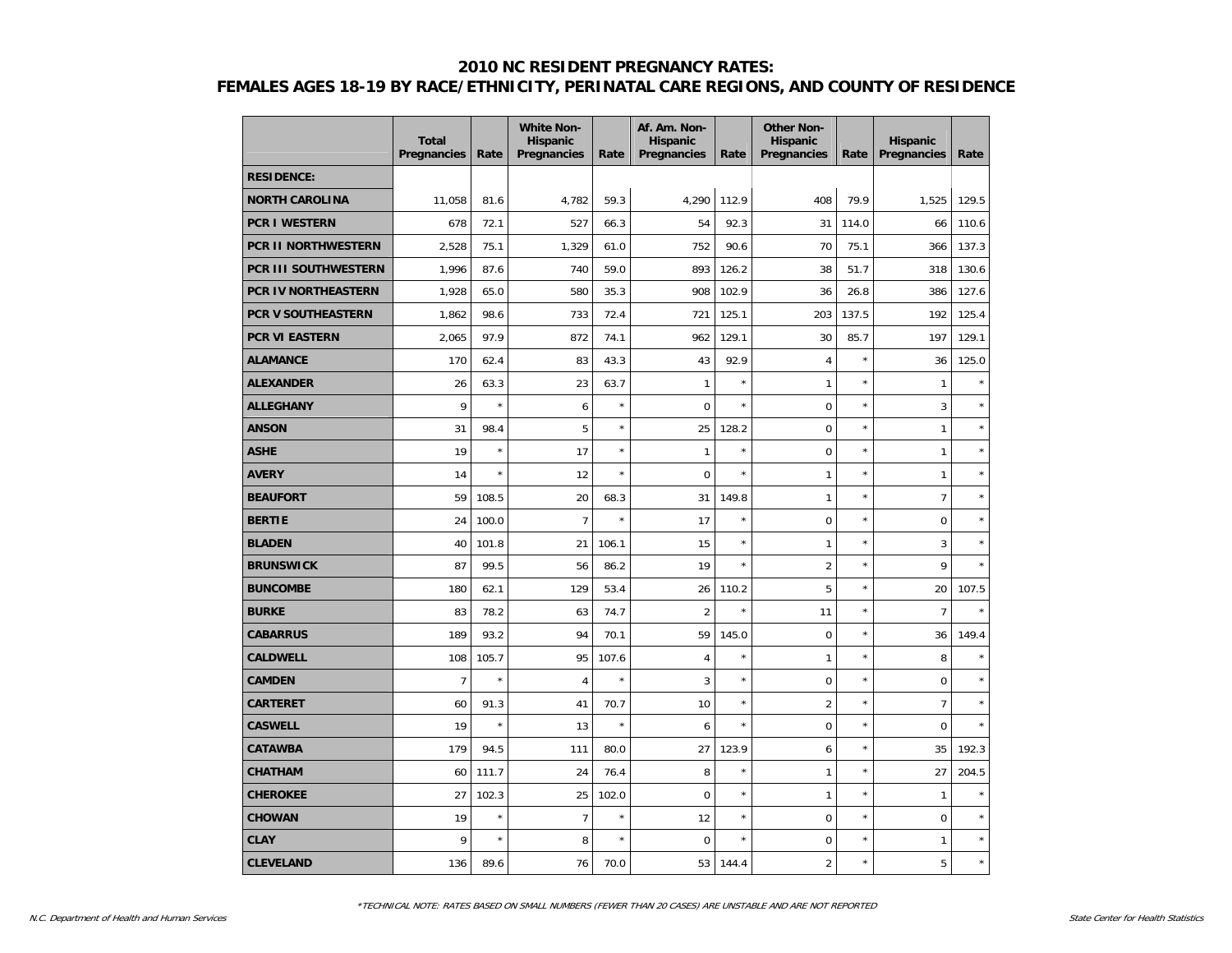|                   | <b>Total</b><br><b>Pregnancies</b> | Rate    | <b>White Non-</b><br><b>Hispanic</b><br>Pregnancies | Rate    | Af. Am. Non-<br><b>Hispanic</b><br>Pregnancies | Rate    | <b>Other Non-</b><br><b>Hispanic</b><br>Pregnancies | Rate       | <b>Hispanic</b><br>Pregnancies | Rate    |
|-------------------|------------------------------------|---------|-----------------------------------------------------|---------|------------------------------------------------|---------|-----------------------------------------------------|------------|--------------------------------|---------|
| <b>COLUMBUS</b>   | 83                                 | 118.6   | 33                                                  | 86.8    | 39                                             | 151.8   | 3                                                   | $^{\star}$ | 8                              |         |
| <b>CRAVEN</b>     | 161                                | 129.1   | 84                                                  | 107.7   | 57                                             | 162.9   | 3                                                   | $\star$    | 16                             | $\star$ |
| <b>CUMBERLAND</b> | 539                                | 113.4   | 203                                                 | 103.5   | 271                                            | 124.0   | 10                                                  | ×          | 51                             | 117.2   |
| <b>CURRITUCK</b>  | 22                                 | 92.4    | 22                                                  | 107.3   | $\mathbf 0$                                    | $\star$ | $\mathbf 0$                                         | $\star$    | $\pmb{0}$                      | $\star$ |
| <b>DARE</b>       | 23                                 | 93.1    | 15                                                  | $\star$ | $\mathbf{1}$                                   | $\star$ | $\mathbf 0$                                         | ×          | $\overline{7}$                 |         |
| <b>DAVIDSON</b>   | 187                                | 103.1   | 133                                                 | 94.2    | 30                                             | 146.3   | $\mathbf{1}$                                        | ×          | 23                             | 139.4   |
| <b>DAVIE</b>      | 33                                 | 72.1    | 21                                                  | 57.2    | 5                                              | $\star$ | $\mathbf 0$                                         | ×          | $\overline{7}$                 | $\star$ |
| <b>DUPLIN</b>     | 85                                 | 120.2   | 21                                                  | 64.6    | 38                                             | 181.8   | $\overline{2}$                                      | ×          | 24                             | 142.9   |
| <b>DURHAM</b>     | 310                                | 68.0    | 34                                                  | 27.9    | 214                                            | 87.0    | 5                                                   | ×          | 54                             | 111.3   |
| <b>EDGECOMBE</b>  | 101                                | 139.3   | 16                                                  | $\star$ | 81                                             | 164.0   | $\mathbf 0$                                         | $\star$    | $\overline{4}$                 | $\star$ |
| <b>FORSYTH</b>    | 452                                | 79.4    | 129                                                 | 48.1    | 219                                            | 97.8    | $\overline{2}$                                      | ×          | 96                             | 151.2   |
| <b>FRANKLIN</b>   | 58                                 | 84.1    | 23                                                  | 60.8    | 27                                             | 109.3   | $\mathbf 0$                                         | ×          | 8                              |         |
| <b>GASTON</b>     | 303                                | 115.9   | 192                                                 | 102.0   | 84                                             | 162.2   | 3                                                   | ×          | 22                             | 132.5   |
| <b>GATES</b>      | 12                                 | $\star$ | 9                                                   | $\star$ | 3                                              | $\star$ | $\mathbf 0$                                         | $\star$    | $\pmb{0}$                      |         |
| <b>GRAHAM</b>     | 14                                 | $\star$ | 12                                                  | $\star$ | $\mathbf 0$                                    | $\star$ | $\overline{2}$                                      | $\star$    | $\mathbf 0$                    |         |
| <b>GRANVILLE</b>  | 71                                 | 104.7   | 25                                                  | 70.2    | 36                                             | 137.9   | $\mathbf 0$                                         | $^{\star}$ | 9                              | ×       |
| <b>GREENE</b>     | 23                                 | 90.6    | $\overline{7}$                                      | $\star$ | 11                                             | $\star$ | $\mathbf 0$                                         | ×          | 5                              |         |
| <b>GUILFORD</b>   | 548                                | 58.7    | 137                                                 | 32.7    | 309                                            | 74.6    | 34                                                  | 81.3       | 66                             | 110.6   |
| <b>HALIFAX</b>    | 99                                 | 140.8   | 17                                                  | $\star$ | 75                                             | 172.8   | 5                                                   | ×          | $\overline{2}$                 | ×       |
| <b>HARNETT</b>    | 159                                | 85.3    | 71                                                  | 61.8    | 55                                             | 111.1   | $\overline{7}$                                      | $\star$    | 23                             | 130.7   |
| <b>HAYWOOD</b>    | 47                                 | 81.0    | 41                                                  | 75.4    | $\mathbf{1}$                                   | $\star$ | $\mathbf{1}$                                        | $\star$    | $\overline{4}$                 |         |
| <b>HENDERSON</b>  | 94                                 | 101.1   | 66                                                  | 91.4    | 8                                              | $\star$ | $\overline{2}$                                      | $\star$    | 18                             |         |
| <b>HERTFORD</b>   | 40                                 | 86.0    | 6                                                   | $\star$ | 34                                             | 107.6   | $\mathbf 0$                                         | ×          | $\mathbf 0$                    |         |
| <b>HOKE</b>       | 69                                 | 127.3   | 24                                                  | 131.9   | 26                                             | 122.6   | 14                                                  | ×          | 5                              | ×       |
| <b>HYDE</b>       | 4                                  | $\star$ | $\mathbf{1}$                                        | $\star$ | $\overline{2}$                                 | $\star$ | $\mathbf 0$                                         | ×          | $\mathbf{1}$                   | ×       |
| <b>IREDELL</b>    | 171                                | 95.4    | 88                                                  | 67.5    | 53                                             | 174.3   | 4                                                   | $\star$    | 26                             | 179.3   |
| <b>JACKSON</b>    | 40                                 | 28.4    | 27                                                  | 22.7    | $\mathbf 0$                                    | $\star$ | 12                                                  | $\star$    | $\mathbf{1}$                   |         |
| <b>JOHNSTON</b>   | 177                                | 90.9    | 88                                                  | 72.2    | 46                                             | 122.7   | 3                                                   | ×          | 40                             | 118.7   |
| <b>JONES</b>      | 8                                  | $\star$ | 6                                                   | $\star$ | $\overline{2}$                                 | $\star$ | $\mathbf 0$                                         | ×          | $\mathbf 0$                    | ×       |
| LEE               | 97                                 | 149.7   | 30                                                  | 95.5    | 34                                             | 215.2   | $\mathbf{1}$                                        | ×          | 32                             | 190.5   |
| <b>LENOIR</b>     | 85                                 | 121.4   | 32                                                  | 100.3   | 48                                             | 153.8   | $\mathbf{1}$                                        | ×          | $\overline{4}$                 | $\star$ |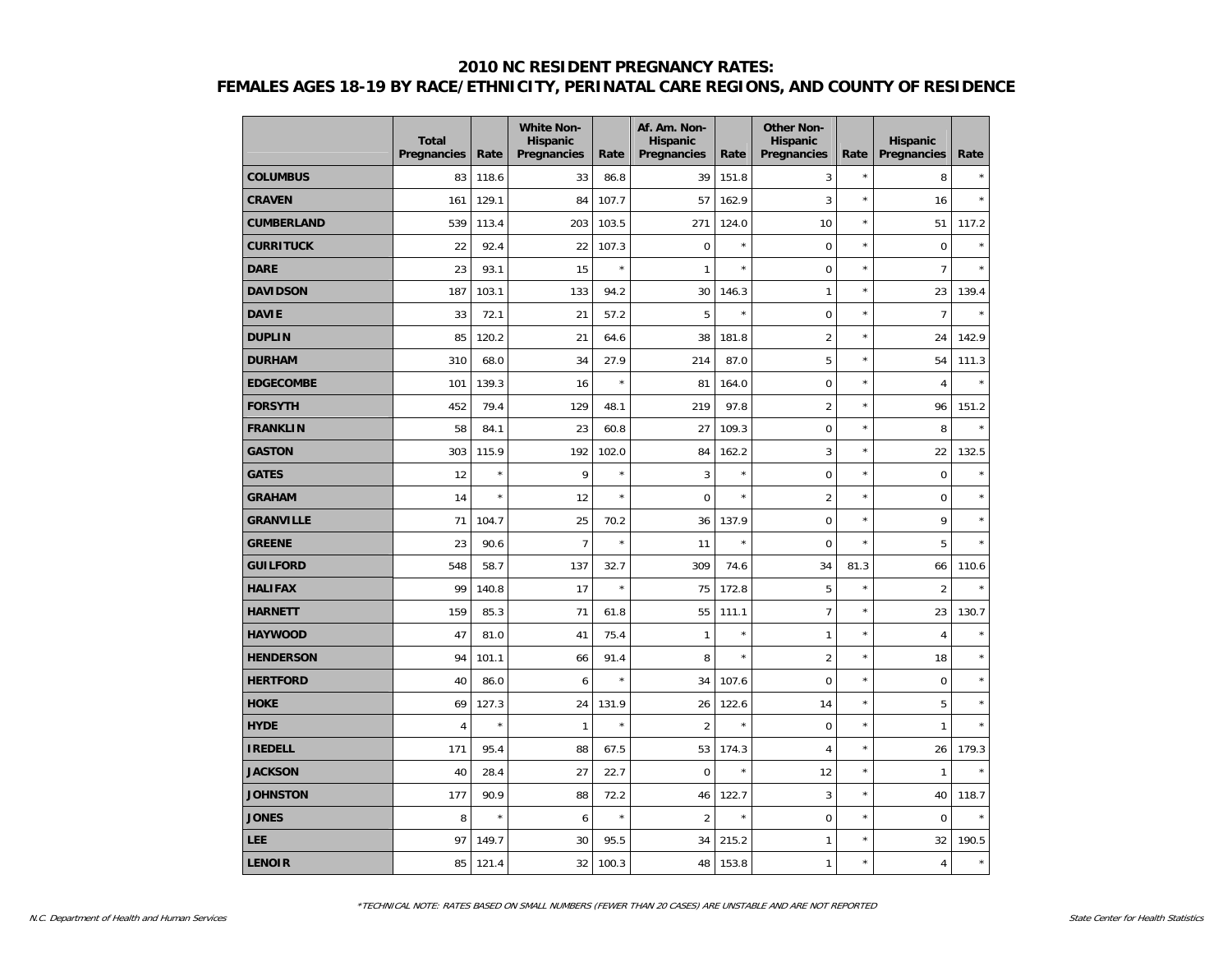|                    | <b>Total</b><br><b>Pregnancies</b> | Rate    | <b>White Non-</b><br><b>Hispanic</b><br>Pregnancies | Rate    | Af. Am. Non-<br><b>Hispanic</b><br>Pregnancies | Rate    | <b>Other Non-</b><br><b>Hispanic</b><br>Pregnancies | Rate       | <b>Hispanic</b><br>Pregnancies | Rate    |
|--------------------|------------------------------------|---------|-----------------------------------------------------|---------|------------------------------------------------|---------|-----------------------------------------------------|------------|--------------------------------|---------|
| <b>LINCOLN</b>     | 73                                 | 79.3    | 56                                                  | 76.8    | 10                                             | $\star$ | $\mathbf{1}$                                        | $^{\star}$ | 6                              |         |
| <b>MCDOWELL</b>    | 57                                 | 120.0   | 50                                                  | 117.9   | $\mathbf{1}$                                   | $\star$ | $\mathbf 0$                                         | $\star$    | 6                              | $\star$ |
| <b>MACON</b>       | 33                                 | 96.5    | 26                                                  | 89.0    | $\mathbf 0$                                    | $\star$ | $\mathbf{1}$                                        | $\star$    | 6                              | $\star$ |
| <b>MADISON</b>     | 6                                  | $\star$ | 6                                                   | $\star$ | $\mathbf 0$                                    | $\star$ | $\mathbf 0$                                         | $\star$    | $\mathbf 0$                    | $\star$ |
| <b>MARTIN</b>      | 35                                 | 117.4   | 16                                                  | $\star$ | 17                                             | $\star$ | $\mathbf 0$                                         | $\star$    | $\mathbf{1}$                   |         |
| <b>MECKLENBURG</b> | 1,023                              | 84.3    | 192                                                 | 38.0    | 592                                            | 118.8   | 27                                                  | 50.1       | 208                            | 133.5   |
| <b>MITCHELL</b>    | 17                                 | $\star$ | 15                                                  | $\star$ | $\mathbf{1}$                                   | $\star$ | $\mathbf 0$                                         | $\star$    | $\mathbf{1}$                   | $\star$ |
| <b>MONTGOMERY</b>  | 33                                 | 121.3   | 15                                                  | $\star$ | 11                                             | $\star$ | $\mathbf 0$                                         | $\star$    | $\overline{7}$                 | $\star$ |
| <b>MOORE</b>       | 72                                 | 86.5    | 36                                                  | 65.8    | 28                                             | 154.7   | $\mathbf{1}$                                        | $\star$    | $\overline{7}$                 | $\star$ |
| <b>NASH</b>        | 133                                | 113.0   | 49                                                  | 97.4    | 73                                             | 128.7   | $\mathbf 0$                                         | ×          | 10                             | ×       |
| <b>NEW HANOVER</b> | 199                                | 53.3    | 96                                                  | 32.5    | 79                                             | 155.2   | $\overline{2}$                                      | ×          | 18                             | ×       |
| <b>NORTHAMPTON</b> | 33                                 | 135.2   | 6                                                   | $\star$ | 27                                             | 158.8   | $\mathbf 0$                                         | $\star$    | $\pmb{0}$                      | $\star$ |
| <b>ONSLOW</b>      | 411                                | 149.9   | 270                                                 | 144.0   | 73                                             | 169.0   | 11                                                  | $\star$    | 57                             | 162.9   |
| <b>ORANGE</b>      | 79                                 | 19.0    | 31                                                  | 10.0    | 23                                             | 41.1    | $\mathbf{1}$                                        | $^{\star}$ | 23                             | 109.5   |
| <b>PAMLICO</b>     | 21                                 | 162.8   | 16                                                  | $\star$ | $\overline{4}$                                 | $\star$ | $\mathbf 0$                                         | ×          | $\mathbf{1}$                   |         |
| <b>PASQUOTANK</b>  | 47                                 | 55.6    | 22                                                  | 70.7    | 24                                             | 47.4    | $\mathbf{1}$                                        | ×          | $\mathbf 0$                    |         |
| <b>PENDER</b>      | 58                                 | 100.3   | 35                                                  | 88.8    | 15                                             | $\star$ | $\pmb{0}$                                           | ×          | 8                              | ×       |
| <b>PERQUIMANS</b>  | 14                                 | $\star$ | 9                                                   | $\star$ | 5                                              | $\star$ | $\mathbf 0$                                         | $\star$    | $\pmb{0}$                      | $\star$ |
| <b>PERSON</b>      | 54                                 | 114.6   | 25                                                  | 94.3    | 27                                             | 153.4   | $\mathbf{1}$                                        | $\star$    | $\mathbf{1}$                   | $\star$ |
| <b>PITT</b>        | 203                                | 38.5    | 70                                                  | 19.6    | 116                                            | 81.2    | 3                                                   | ×          | 13                             | $\star$ |
| <b>POLK</b>        | 19                                 | $\star$ | 13                                                  | $\star$ | 5                                              | $\star$ | $\mathbf 0$                                         | ×          | $\mathbf{1}$                   |         |
| <b>RANDOLPH</b>    | 170                                | 101.3   | 115                                                 | 87.5    | 20                                             | 157.5   | 5                                                   | ×          | 30                             | 139.5   |
| <b>RICHMOND</b>    | 80                                 | 128.2   | 37                                                  | 111.4   | 29                                             | 134.9   | 6                                                   | ×          | $\overline{7}$                 | ×       |
| <b>ROBESON</b>     | 291                                | 118.4   | 50                                                  | 76.2    | 76                                             | 103.7   | 138                                                 | 155.2      | 27                             | 150.8   |
| <b>ROCKINGHAM</b>  | 107                                | 105.1   | 68                                                  | 95.9    | 24                                             | 101.3   | $\mathbf{1}$                                        | ×          | 13                             | ×       |
| <b>ROWAN</b>       | 157                                | 88.0    | 93                                                  | 77.4    | 48                                             | 117.6   | $\mathbf{1}$                                        | $\star$    | 14                             | ×       |
| <b>RUTHERFORD</b>  | 71                                 | 84.2    | 60                                                  | 86.8    | 8                                              | $\star$ | $\mathbf{1}$                                        | $\star$    | $\overline{2}$                 | ×       |
| <b>SAMPSON</b>     | 82                                 | 112.0   | 35                                                  | 103.2   | 26                                             | 111.1   | 3                                                   | ×          | 18                             | ×       |
| <b>SCOTLAND</b>    | 70                                 | 130.1   | 21                                                  | 92.9    | 32                                             | 137.9   | 16                                                  | ×          | $\mathbf{1}$                   | ×       |
| <b>STANLY</b>      | 62                                 | 80.0    | 43                                                  | 72.3    | 10                                             | $\star$ | 4                                                   | ×          | 5                              | $\star$ |
| <b>STOKES</b>      | 36                                 | 68.8    | 29                                                  | 60.4    | 6                                              | $\star$ | $\mathbf 0$                                         | ×          | $\mathbf 0$                    | $\star$ |